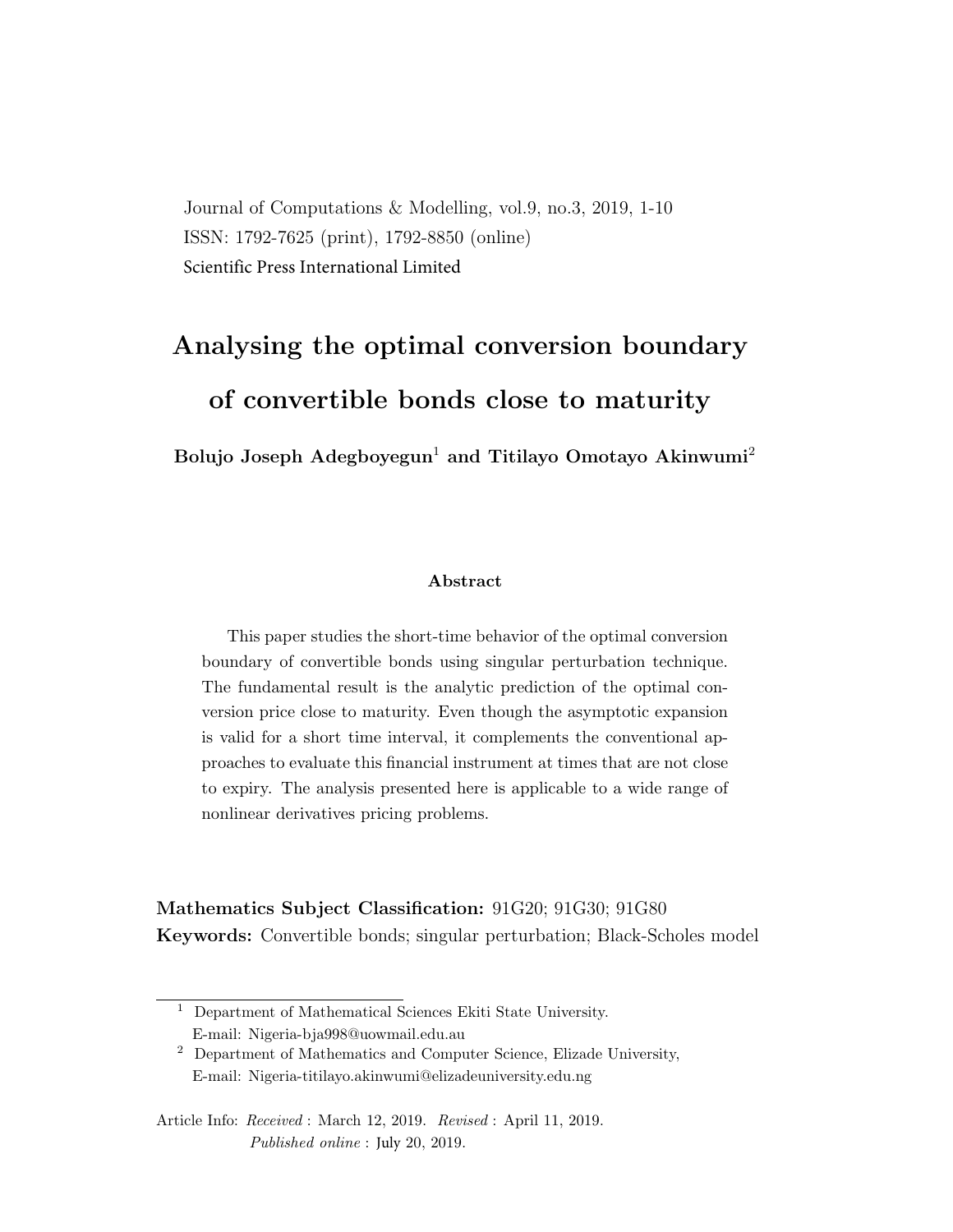#### 1 Introduction

Convertible bonds (CBs) are hybrid financial instruments that can be converted into the bond issuing firm's common stocks with a preset conversion ratio, or hold the bond till maturity to receive coupons and the face value prescribed in the contract agreement. The investors may decide to convert the CBs into equity based on the price path followed by the underlying stock. A higher dividend per bond if converted often lead to a higher possibility to trigger conversion that dilutes existing equity holders value [7]. There were also theoretical and empirical arguments for early conversion when investors faced short-sale costs, transaction costs, or funding costs [3, 11]. CBs have a financial structure that combines the characteristics of stocks and bonds. The dominant determinant of value depends on the prevailing market conditions. From the perspective of a borrower, CBs have the benefit of lower interest rate cost than the straight bond, and it offers a relatively cheap way for many companies to raise capital. However, there is a drawback that the issuer faces capital structure uncertainty. On the other hand, in return for a declined yield faced by investors, there is an upside participation in the performance of the equities of the issuing firm [3].

The pricing of CBs has long been acknowledged as a very challenging problem in quantitative finance because of the associated moving boundary, along with singular behaviour at expiry date. It is numerically challenging for most conventional pricing methods to effectively track the dynamic of CBs in the surrounding neighborhood of maturity date. For instance, when using the finite difference method  $[10, 17]$  and finite element method  $[8, 12]$ , a fine discretization of the time domain is needed near expiry to obtain a reasonably accurate result [13]. This practice is not only computationally expensive but has limited accuracy. Financially, the exact location of critical conversion prices is crucial to the investors for financial decisions and hedging [1]. Therefore, it is desirable to further study the dynamics of this financial security near maturity date to complement the traditional pricing approaches.

The literature analyzing singular behavior of early exercise price of financial derivatives are limited. Among the works trying to study this phenomenon is Chen & Zhu [6]. Their work focused on American put options with no dividend payment modeled on the Black-Scholes framework. While this appears a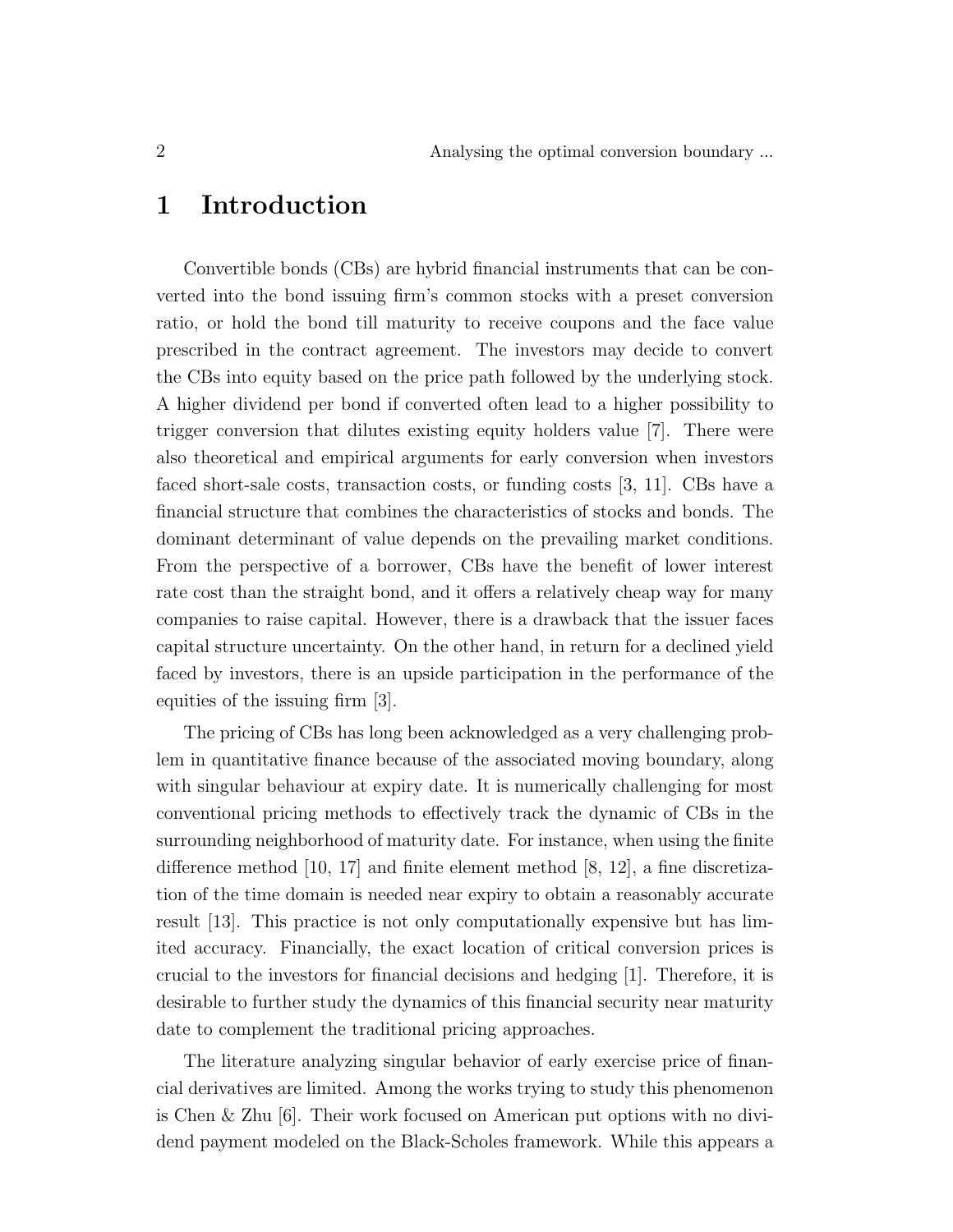source of inspiration, it is never optimal to convert CBs without dividend yield on the underlying before expiry. Financially, when both dividend and coupons payment are zero, the investors have no incentive to give up their conversion right early, then an American-style CB resembles its European counterpart. In a related study, Alobaidi & Mallier [2] analyzed zero-coupon American converts based on Vasicek and Cox-Ingersoll-Ross models. A matched asymptotic solution is obtained within the transitional region between the two co-existing states.

This paper aims to match solutions that are asymptotically valid on different regimes to derive a solution that is uniformly valid close to maturity. We consider standard CBs under the Black-Scholes model with zero coupons, which can be exchanged for one unit of stock at any time at or before the maturity date. The bonds pay an amount  $K$ , the face value, at maturity if the option to redeem is not exercised. The choice of our model allows the evaluation of our results within a framework that permits objective comparison with the existing works.

The remainder of this paper proceeds as follows. Section 2 states the underlying assumptions of the Black-Scholes model, and present the free boundary problem of CBs with the embedded early conversion right. In Section 3, we derive the asymptotic behavior of CBs near the expiration time. Section 4 discusses our explicit analytical results and concludes the paper.

#### 2 Free boundary problem of CBs

Following the Grundy and Verwijmeren [9] empirical results that CBs pricing models assumed a perfect market, like Brennan and Schwartz [4], we adopt this perfect market setting. Under this setting, there is no transaction cost, both equity and bond holders have equal access to market information and trade continuously without arbitrage opportunities. We assume further that there is no senior or junior debt issued, only block conversion is allowed, possession of all convertibles is diffused, and default risk is neglected [1].

Let  $V(S, t)$  denotes the value of a CB, which is a measurable function of the underlying stock price,  $S$  and time,  $t$ . Under the risk neutral measure, the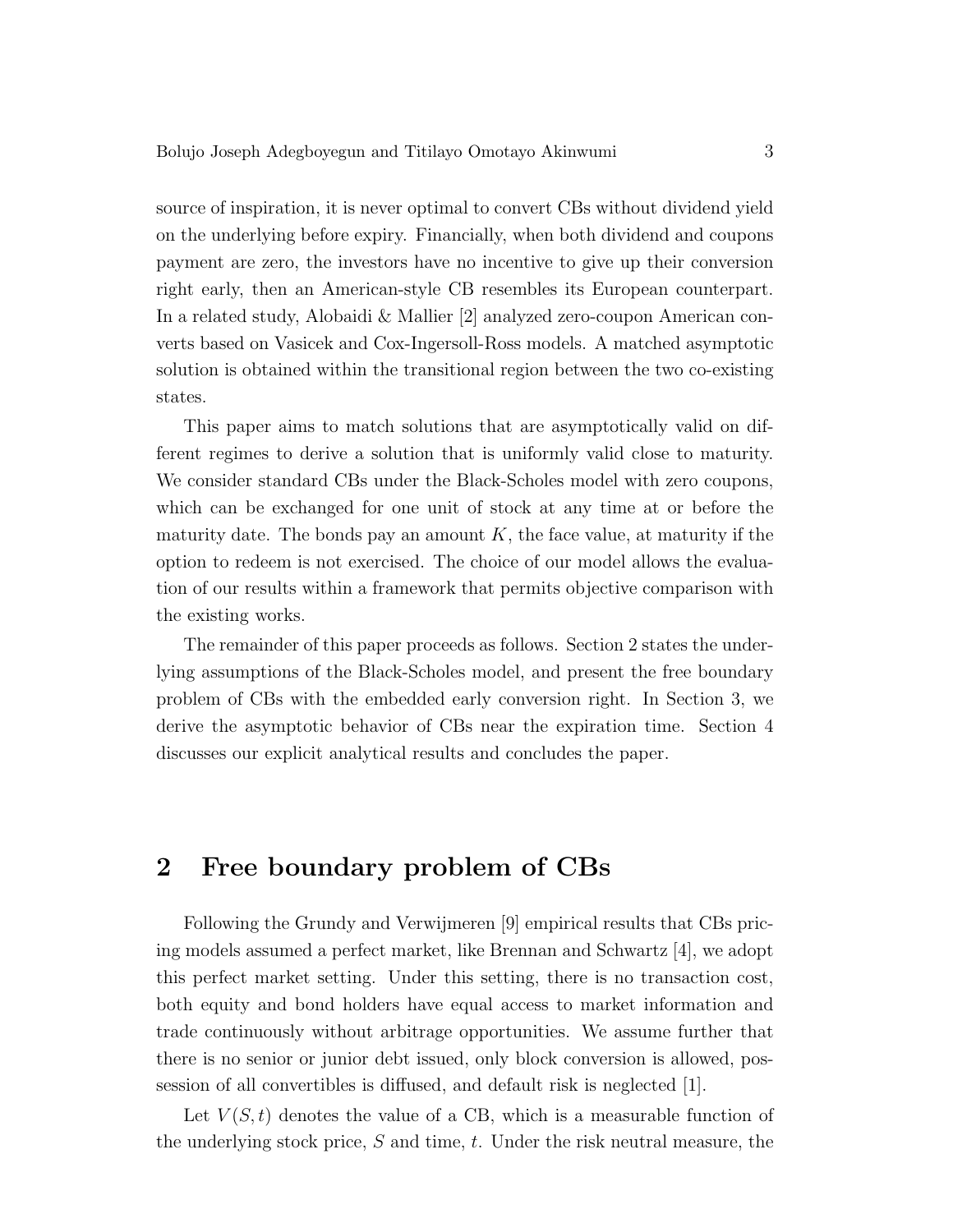stock price follows lognormal diffusion process

$$
\frac{dS}{S} = \mu dt + \sigma dZ,\tag{1}
$$

where the drift  $\mu$  volatility  $\sigma$  are constants, and dZ denotes the increment of a standard Brownian motion process. In light of no-arbitrage arguments, the following free boundary problem modelled the pricing dynamics of the standard CBs

$$
\frac{\partial V}{\partial t} + \frac{1}{2}\sigma^2 S^2 \frac{\partial^2 V}{\partial S^2} + (r - \delta) S \frac{\partial V}{\partial S} - rV = 0, \quad 0 < S < S_f, \quad t > 0
$$
\n
$$
V(S, T) = \max(nS, Z)
$$
\n
$$
V(S_f, t) = nS_f
$$
\n
$$
\frac{\partial V}{\partial S}(S_f, t) = n
$$
\n
$$
\lim_{S \to 0} V(S, t) = Ze^{-r(T - t)},
$$
\n
$$
(2)
$$

where r is the risk-free interest rate, K is the strike price, and  $\delta$  is the continuous dividend payment. For simplicity, we assume  $r - \delta > 0$ . Problem (2) is defined on  $S \in [0, S_f(t)]$ ,  $t \in [0, T]$ . For each  $t \in [0, T]$ , there exists a stock price  $S$  for which conversion before the final time  $T$  is optimal. This value defines a continuous curve  $S_f$ ; a moving interface separating the region where it is advantageous to hold the bond from where exercise is optimal. The location of  $S_f(t)$  at final time, T is given as  $S_f(T) = \frac{K}{n}$ . Intuitively, problem (2) is defined in a domain part of whose boundary is moving as time passes, and its behavior is similar to the so called Stefan problem [15, 14].

## 3 Matched asymptotic expansion of the optimal conversion boundary

In this section, we derive the matched asymptotic expansion of  $S_f(t)$  from differential system (2) using the singular perturbation technique [5]. First, we transform (2) into an equivalent dimensionless form by introducing new variables:

$$
x = \ln\left(\frac{S}{K}\right), x_f(\tau) = \ln\left(\frac{S_f(t)}{K}\right), Kv(x, \tau) = (V(S, t) - S)e^{k_1\tau}, \text{ and } \tau = \frac{\sigma^2(T - t)}{2}
$$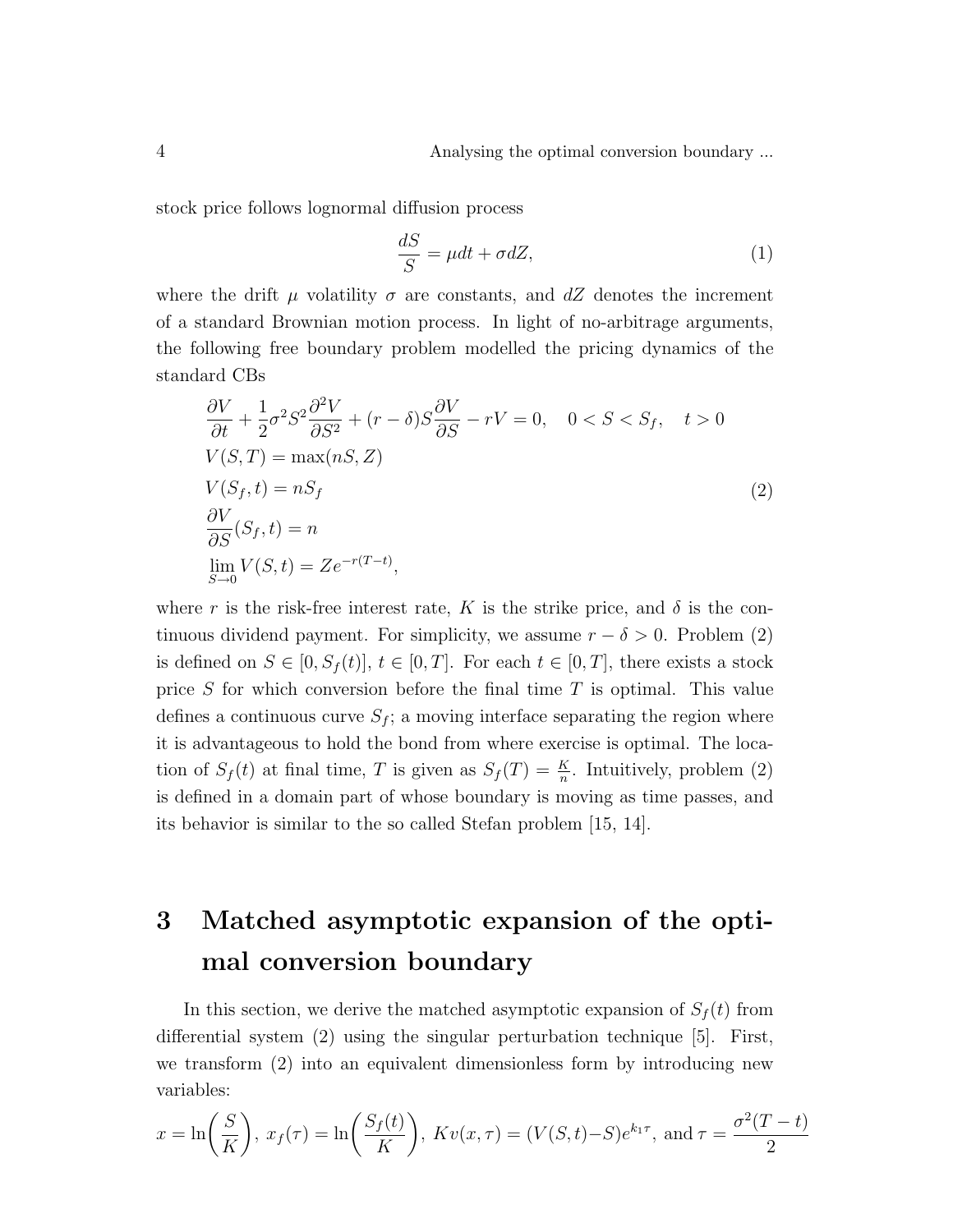With the new variable and conversion ratio  $n = 1$ , one can easily check that the free boundary problem (2) is transformed into the following problem:

$$
\frac{\partial v}{\partial \tau} = \frac{\partial^2 v}{\partial x^2} + (k_1 - k_2 - 1) \frac{\partial v}{\partial x} - k_2 e^x e^{k_1 \tau}
$$
  
\n
$$
p(x, 0) = \max(1 - e^x, 0)
$$
  
\n
$$
\lim_{x \to -\infty} v(x, \tau) = 1 - e^x e^{k_1 \tau}
$$
  
\n
$$
p(x_f(\tau), \tau) = 0
$$
  
\n
$$
\frac{\partial v}{\partial x}(x_f, \tau) = 0,
$$
\n(3)

where  $k_1$  and  $k_1$  are defined as  $k_1 = \frac{2r}{\sigma^2}$  $\frac{2r}{\sigma^2}$ ,  $k_2 = \frac{2\delta}{\sigma^2}$  respectively. Since  $S_f(T) = K$ ,  $x_f (0) = 0$ . It should be remarked that the continuity of state variables,  $V(S,t)$ and its first derivative with respect to S on  $S_f(t)$  corresponds to the continuity of  $v(x, \tau)$  and its first derivative on  $x_f(\tau)$ .

According to the essence of the so-called singular perturbation approach, we set  $\tau = \epsilon T'$ , where  $T' = O(1)$  and  $\epsilon$  is a small positive artificial parameter  $0 < \epsilon \ll 1$ . Then, we obtain

$$
\frac{\partial v}{\partial T'} = \epsilon \frac{\partial^2 v}{\partial x^2} + \epsilon (k_1 - k_2 - 1) \frac{\partial p}{\partial x} - \epsilon k_2 e^{x + k_1 \epsilon T'}
$$
  
\n
$$
v(x, 0) = max(1 - e^x, 0)
$$
  
\n
$$
\lim_{x \to -\infty} v(x, T') = 1 - e^x e^{\epsilon k_1 T'}
$$
  
\n
$$
v(x_f, T') = 0
$$
  
\n
$$
\frac{\partial v}{\partial x}(x_f, T') = 0.
$$
\n(4)

To construct the matched asymptotic solution, we naively treat Equation (4) as a regular perturbation problem. Then, we produce the outer approximation by assuming that the solution  $v(x, T')$  of PDE system (4) can be expanded in powers of  $\epsilon$ . Thus, we obtain an outer expansion which valid for  $x < 0$ :

$$
v(x, T') = 1 - e^{x}(1 + k_1 \epsilon T') + O(\epsilon^2)
$$
\n(5)

As it is shown, the outer expansion breaks down as  $x \to 0^+$ , i.e, the outer solution is discontinuous in this regime. Because we cannot impose boundary conditions on the leading-order outer solution, we require inner boundary layer to satisfy these boundary conditions. To achieve this, we represent  $v(x, T')$  by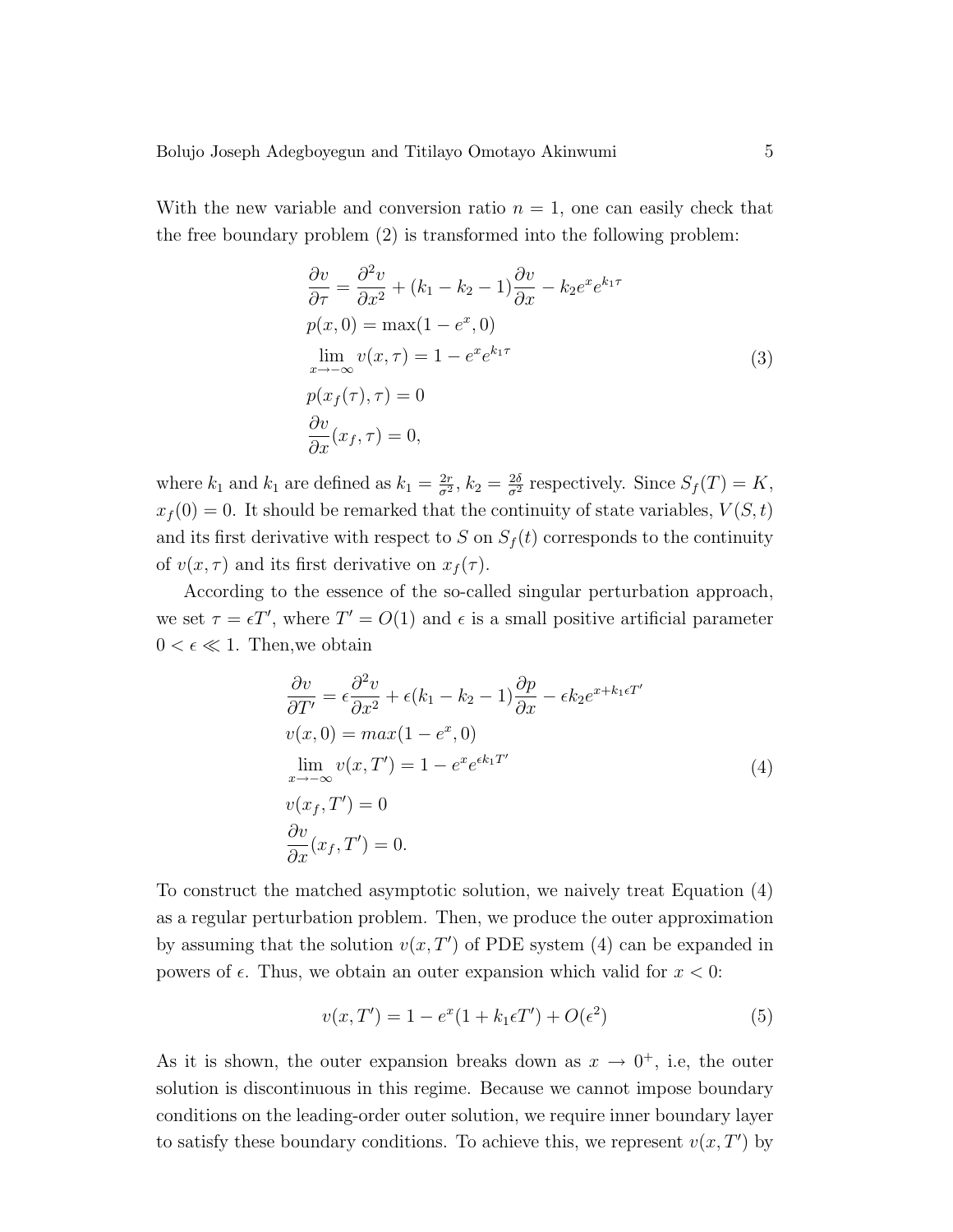inner expansion with corner layer  $x - x_{f_1} = O(\epsilon^p)$  and introduce a stretched or interior layer variable

$$
y = \frac{x - x_f}{\epsilon^p},
$$

where  $y = O(1)$ . Substituting y into the governing PDE contained in Equation (4) and balance the leading-order terms, we obtain  $p = 1$ . The problem  $v(x,T') = v(y,T')$  becomes

$$
\epsilon \frac{\partial v}{\partial T'} - \frac{dx_f}{d\tau} \frac{\partial v}{\partial y} = \frac{\partial^2 v}{\partial y^2} + \epsilon (k_1 - k_2 - 1) \frac{\partial v}{\partial y} - k_2 \epsilon^2 [1 + y\epsilon + x_f + k_1 \epsilon T'] v(0, T') = 0, \frac{\partial v}{\partial y} (y = 0, T') = 0
$$
\n(6)

The technical justification for the inner expansion require the scaling  $x = e^p X$ where  $X = O(1)$ . Adopting x into Equation (3) and equate the higher terms produces  $p = 1/2$ . The scaling  $x = e^{1/2}X$  bridges between the outer region and the inner region near the moving boundary  $x_f$ .

To continue with the asymptotic analysis, we explore the solution of (6) in a series form:

$$
v(x,T') = \epsilon^{1/2}v_0 + \epsilon v_1 + O(\epsilon^{3/2}),\tag{7}
$$

where  $v(x,T') = O(\epsilon^{3/2})$ . Substituting  $v(X,T')$  in Equation (6), with  $x =$  $\epsilon^{1/2}X$  and  $x = y\epsilon + x_f$ , we obtain sequence of leading-order PDE systems

$$
\frac{\partial v_0}{\partial T'} = \frac{\partial^2 v_0}{\partial X^2}
$$
  
\n
$$
v_0(X, 0) = \max(-X, 0)
$$
  
\n
$$
\lim_{X \to -\infty} v_0(X, T) = -X
$$
  
\n
$$
\lim_{X \to \infty} \frac{\partial v_0(X, T)}{\partial T'} = 0
$$
\n(8)

$$
\frac{\partial v_1}{\partial T'} = \frac{\partial^2 v_1}{\partial X^2} + (k_1 - k_2 - 1) \frac{\partial v_0}{\partial X} - k_2
$$
  
\n
$$
v_1(X, 0) = \max(\frac{-X^2}{2!}, 0)
$$
  
\n
$$
\lim_{X \to -\infty} v_1(X, T') = \frac{-X^2}{2!} - k_1 T'
$$
  
\n
$$
\lim_{X \to \infty} \frac{\partial v_1(X, T')}{\partial X}(X, T') = 0
$$
\n(9)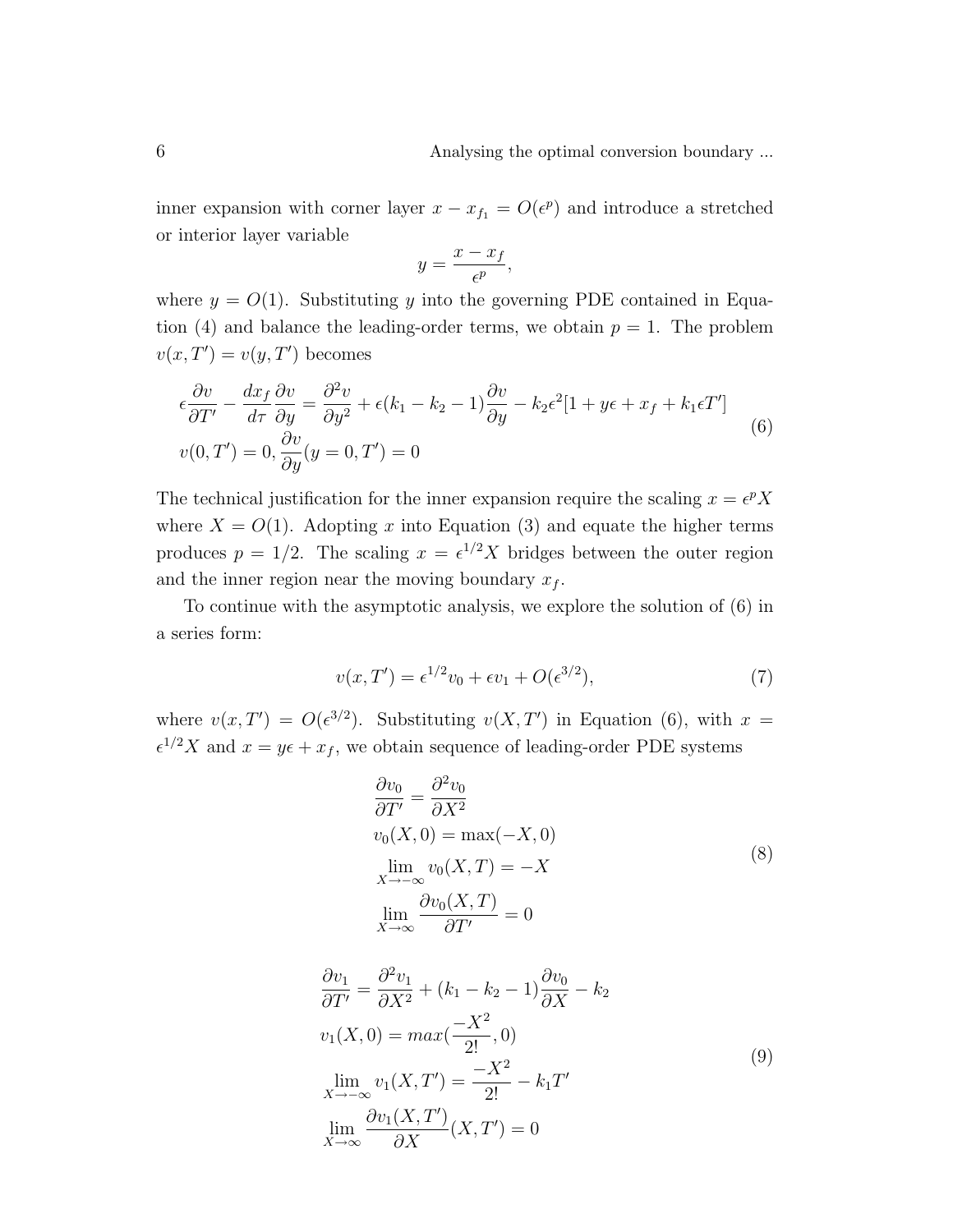For mathematical justification, the boundary conditions as  $X \to -\infty$  are obtained by matching with the outer expansion, whereas the ones as  $X \to \infty$ are needed to complete the PDE systems.

In order to obtain analytical solutions of the PDE systems (8) and (9), we adopt the similarity solution techniques [16]. Following this method, we consider a solution structure  $v_0(X,T') = T'^{1/2} g_0(\gamma)$  and  $v_1(X,T') = T g_1(\gamma)$ for (8) and (9) respectively, where  $\gamma = \frac{X}{2\sqrt{3}}$  $\frac{X}{2\sqrt{T'}}$ . Thus, it is not difficult to show that the above systems transformed respectively to ordinary differential systems

$$
g_0''(\gamma) + 2\gamma g_0'(\gamma) - 2g_0(\gamma) = 0
$$
  
\n
$$
\lim_{\gamma \to -\infty} g_0(\gamma) = -2\gamma, \quad \lim_{\gamma \to \infty} g_0'(\gamma) = 0
$$
\n(10)

and

$$
g_1''(\gamma) + 2\gamma g_1'(\gamma) - 4g_0(\gamma) = 2(k_1 - k_2 - 1)\text{erfc}(\gamma) + 4k_2
$$
  
\n
$$
\lim_{\gamma \to -\infty} g_1(\gamma) = -2\gamma^2 + k_1(\alpha - 1), \quad \lim_{\gamma \to \infty} g_1'(\gamma) = 0.
$$
\n(11)

The general solution of  $g_0(\gamma)$  is obtained as

$$
g_0(\gamma) = C_0 \gamma C_1 [e^{-\gamma^2} + \gamma \sqrt{\pi} \text{erfc}(\gamma)] \tag{12}
$$

After imposing the limit condition  $\gamma \to -\infty$  and the boundary conditions  $g_0(\gamma) = g'_0(\gamma) = 0$  as  $\gamma \to \infty$ , it is straightforward to obtain the analytical solution as

$$
g_0(\gamma) = \frac{e^{-\gamma^2}}{\sqrt{\pi}} - \gamma \text{erfc}(\gamma),\tag{13}
$$

where

$$
\operatorname{erfc}(\gamma) = 1 - \frac{2}{\sqrt{\pi}} \sum_{n=0}^{\infty} \left( \frac{(-1)^n \gamma^{2n+1}}{n!(2n+1)} \right).
$$

Following the same procedures for system (11), we assume for the moment the general solution

$$
g_1(\gamma) = g_{1_a}(\gamma)e^{-\gamma^2} + g_{1_b}(\gamma)\text{erfc}(\gamma) + g_{1_c}(\gamma),
$$
\n(14)

which, after performing some mathematical manipulations results in

$$
g_1(\gamma) = \left(k_2 - k_1 + 1 + \frac{\gamma e^{-\gamma^2}}{2\sqrt{\pi}} - \frac{(1 + 2\gamma^2)\text{erfc}(\gamma)}{4}\right) \text{erfc}(\gamma) - k_2. \tag{15}
$$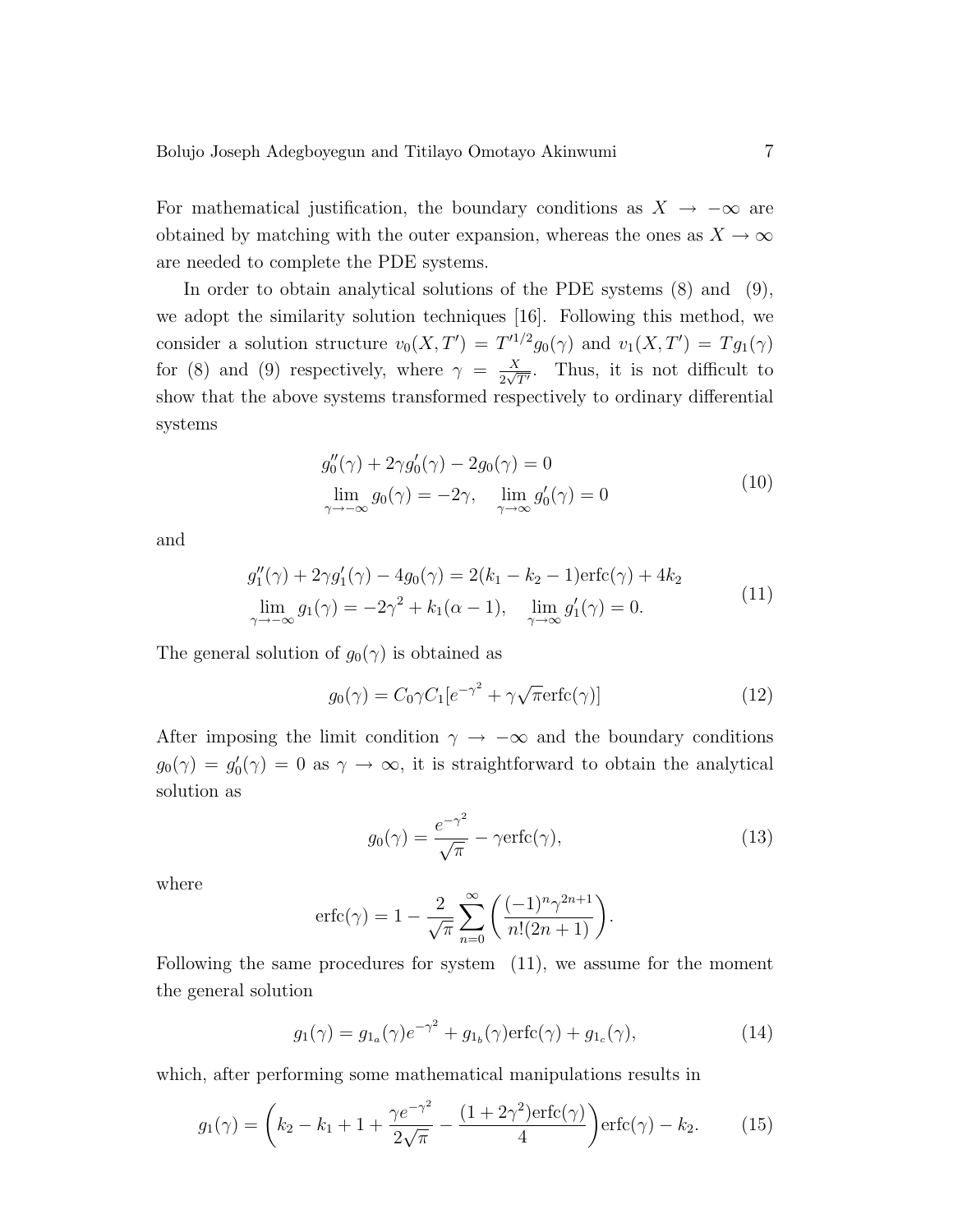By exploring the asymptotic expansion of erfc( $\gamma$ ), the solutions  $g_0(\gamma)$  and  $g_1(\gamma)$ as  $\gamma \to \infty$ , can be written respectively as

$$
g_0(\gamma) = \frac{e^{-\gamma^2}}{2\gamma^2\sqrt{\pi}} + O\left(\frac{e^{-\gamma^2}}{\gamma^2}\right)
$$
 (16)

$$
g_1(\gamma) = -k_2. \tag{17}
$$

Finally, the transformed unknown boundary  $x_f(\tau)$  is determined by matching the solution  $v(x, \tau)$  in the two different regions. We require that the expansions agree asymptotically in these regimes, where  $X \to \infty$  and  $\gamma \to \infty$  as  $\epsilon \to 0$ . Hence, by taking the limit values as  $\gamma \to \infty$  corresponding to  $x \to x_f$ , and using the leading-order terms, we obtain the transcendental equation:

$$
\frac{e^{-x_f^2/4\tau}}{2\sqrt{\pi\tau}} - k_2 = 0,
$$
\n(18)

with the solution

$$
x_f(\tau) = 2\sqrt{\tau} \left( -\ln(2k_2\sqrt{\pi\tau}) \right)^{1/2} \tag{19}
$$

Reverting to the state variables with  $x_f(\tau) = \ln\left(\frac{S_f(t)}{K}\right)$ K  $\setminus$ , we obtain

$$
S_f(t) = K \exp\left[\sigma \sqrt{2(T-t)} \left(-\ln \frac{2\delta \sqrt{2\pi (T-t)}}{\sigma}\right)^{1/2}\right]
$$
 (20)

The matched asymptotic expansion for the optimal conversion boundary of CBs is now complete. The new-found Equation (20) is important in CBs trading. Specifically, once  $S_f(t)$  is known, the nonlinear pricing problem (4) becomes a linear one, and it is straightforward to predict the CBs dynamics. It should be remarked that as  $\delta \to 0$ ,  $S_f(t) \to \infty$ . This implies that the conversion option should never be exercised when the bond pays no dividend and investors are better off holding the bond to maturity. Higher dividend per bond when converted results in a higher possibility to trigger conversion that dilutes existing share holders value [7].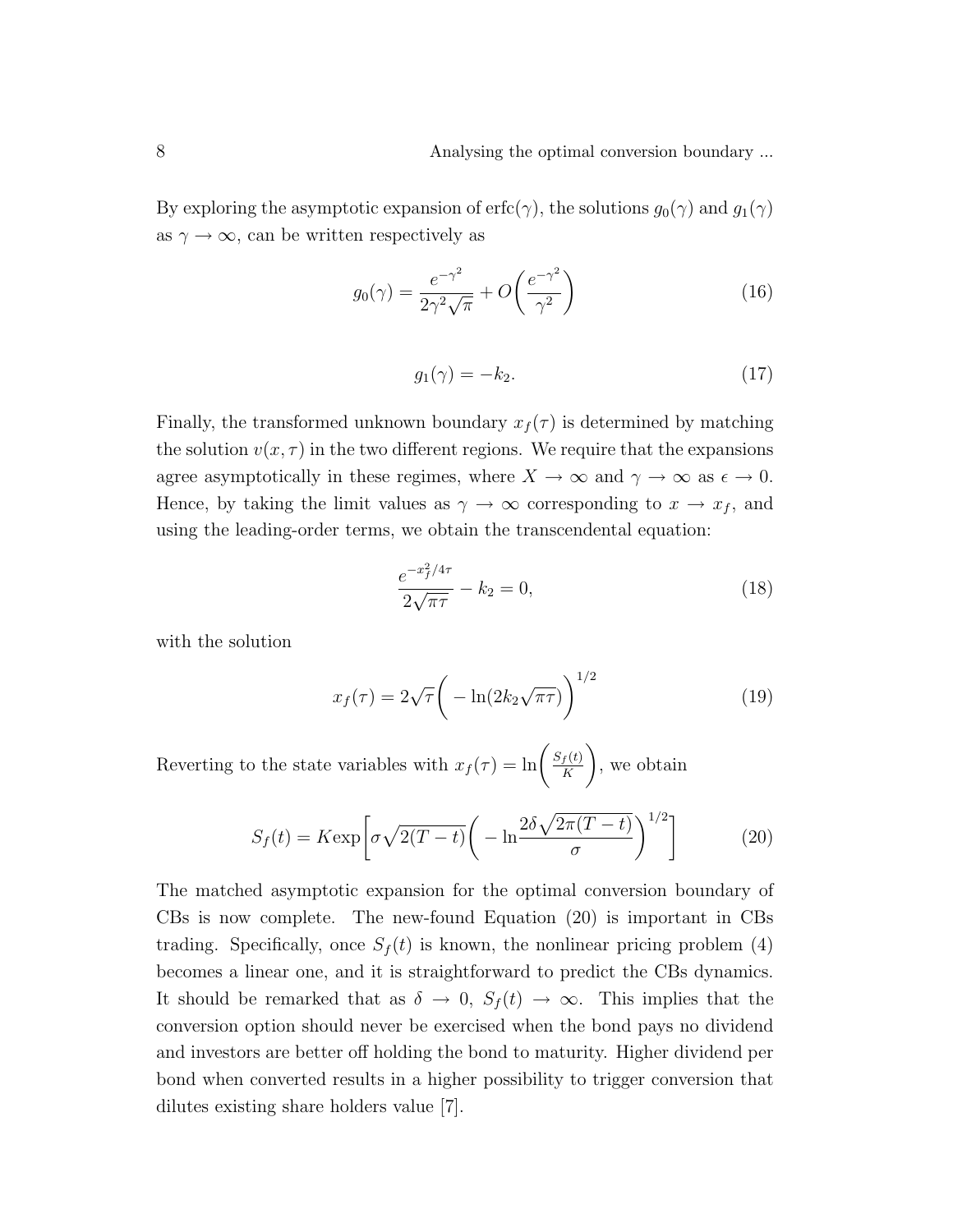#### 4 Discussion and conclusion

The specific result of this paper is Equation (19), the optimal conversion price of CBs valid close to maturity. This result can be used to validate numerical solutions designed for more complicated cases where no analytical solutions exist.It worth mentioning that provided the dividend yield on underlying stock is non negative,  $x_f$  is of the form  $\sqrt{\tau}(-\ln \sqrt{\tau})$ . This result follows the existing works where related issues were addressed [2].

To investigate the singular behaviour of optimal conversion boundary close to expiry, we estimate the limiting of  $S_f(t)$  and its first derivative as  $t \to T$ :

$$
\lim_{t \to T} S_f(t) = K, \text{ and } \lim_{t \to T} \frac{dS_f}{dt} = \infty
$$

The limiting value of  $S_f(t)$ , K as  $t \to T$  aligns with both theoretical and empirical reasonings that if a zero-coupons CBs held to due date, it could be traded for a cash amount of the ratio of principal and the conversion ratio (here conversion ratio, n=1). Furthermore, the infinite slope at  $t = T$  should be expected because the optimal asset price changes drastically in the surrounding neighborhood of maturity time. The future work would extend the singular perturbation technique to multiple stopping problems, including convertible bonds with embedded call and put options.

### References

- [1] B. J. Adegboyegun, The valuation and optimal policies of puttable convertible bonds, *Journal of Finance and Accounting Research*,  $\mathbf{1}(1)$ , 19-33  $(2019).$
- [2] G. Alobaidi and R. Mallier, An american convert close to maturity, Acta Math. Univ. Comenianae, 78(1), (2009), 87–96.
- [3] J. Blach and G. Lukasik, The role of convertible bonds in the corporate financing: Polish experience. In New Trends in Finance and Accounting, pages 665–675, Springer, 2017.
- [4] M. J. Brennan and E. S. Schwartz, Convertible bonds: Valuation and optimal strate- gies for call and conversion, The Journal of Finance,  $32(5)$ , (1977), 1699–1715.